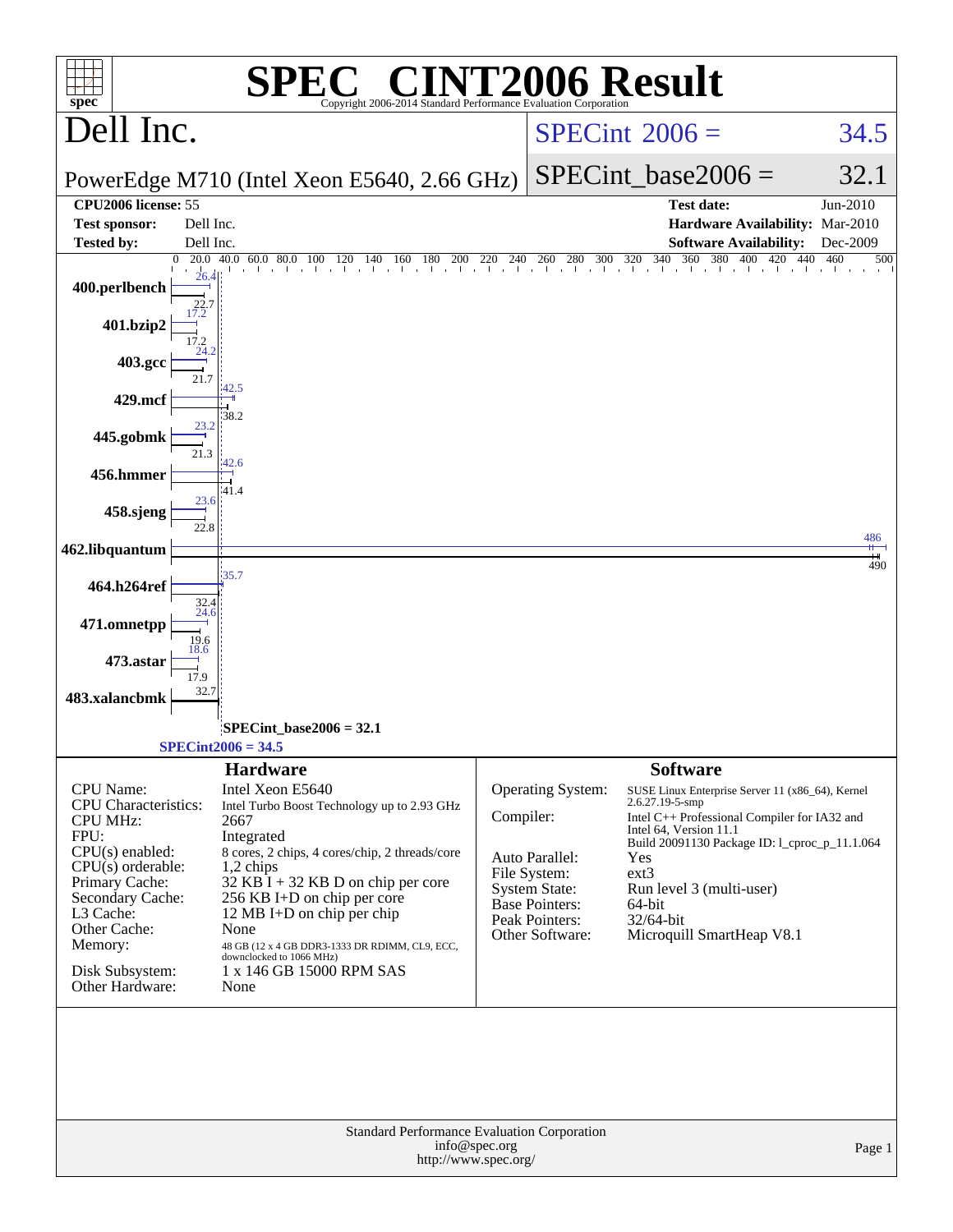

# **[SPEC CINT2006 Result](http://www.spec.org/auto/cpu2006/Docs/result-fields.html#SPECCINT2006Result)**

# Dell Inc.

#### $SPECint2006 = 34.5$  $SPECint2006 = 34.5$

PowerEdge M710 (Intel Xeon E5640, 2.66 GHz)

 $SPECTnt\_base2006 = 32.1$ 

**[CPU2006 license:](http://www.spec.org/auto/cpu2006/Docs/result-fields.html#CPU2006license)** 55 **[Test date:](http://www.spec.org/auto/cpu2006/Docs/result-fields.html#Testdate)** Jun-2010

**[Test sponsor:](http://www.spec.org/auto/cpu2006/Docs/result-fields.html#Testsponsor)** Dell Inc. **[Hardware Availability:](http://www.spec.org/auto/cpu2006/Docs/result-fields.html#HardwareAvailability)** Mar-2010 **[Tested by:](http://www.spec.org/auto/cpu2006/Docs/result-fields.html#Testedby)** Dell Inc. **[Software Availability:](http://www.spec.org/auto/cpu2006/Docs/result-fields.html#SoftwareAvailability)** Dec-2009

#### **[Results Table](http://www.spec.org/auto/cpu2006/Docs/result-fields.html#ResultsTable)**

|                    |                |              | <b>Base</b>    |              |                |       |                |              | <b>Peak</b>    |              |                |              |
|--------------------|----------------|--------------|----------------|--------------|----------------|-------|----------------|--------------|----------------|--------------|----------------|--------------|
| <b>Benchmark</b>   | <b>Seconds</b> | <b>Ratio</b> | <b>Seconds</b> | <b>Ratio</b> | <b>Seconds</b> | Ratio | <b>Seconds</b> | <b>Ratio</b> | <b>Seconds</b> | <b>Ratio</b> | <b>Seconds</b> | <b>Ratio</b> |
| $ 400$ .perlbench  | 433            | 22.6         | 431            | 22.7         | <u>431</u>     | 22.7  | 373            | 26.2         | 370            | 26.4         | <b>370</b>     | 26.4         |
| 401.bzip2          | 562            | 17.2         | 563            | 17.1         | 562            | 17.2  | 562            | 17.2         | 562            | 17.2         | 562            | 17.2         |
| $403.\mathrm{gcc}$ | 371            | 21.7         | 371            | 21.7         | 373            | 21.6  | 333            | 24.2         | 333            | 24.2         | 333            | 24.2         |
| $429$ .mcf         | 235            | 38.9         | 238            | 38.2         | 239            | 38.2  | 215            | 42.4         | 209            | 43.6         | 215            | 42.5         |
| $445$ .gobmk       | 491            | 21.4         | 497            | 21.1         | 493            | 21.3  | 448            | 23.4         | 452            | <u>23.2</u>  | 452            | 23.2         |
| $ 456$ .hmmer      | 230            | 40.5         | 225            | 41.4         | 225            | 41.4  | 219            | 42.6         | 219            | 42.6         | 219            | 42.6         |
| $458$ .sjeng       | 532            | 22.7         | 532            | 22.8         | 532            | 22.8  | 513            | 23.6         | 514            | 23.5         | 513            | 23.6         |
| 462.libquantum     | 42.6           | 486          | 42.3           | 490          | 42.2           | 491   | 42.6           | 486          | 42.8           | 484          | 41.8           | 495          |
| 464.h264ref        | 679            | 32.6         | 683            | 32.4         | 682            | 32.4  | 620            | 35.7         | 620            | 35.7         | 620            | 35.7         |
| 471.omnetpp        | 318            | 19.6         | 318            | 19.6         | 318            | 19.6  | 254            | 24.6         | 254            | 24.6         | 254            | 24.7         |
| $473$ . astar      | 391            | 17.9         | 392            | 17.9         | 388            | 18.1  | 377            | 18.6         | 377            | 18.6         | 378            | 18.6         |
| 483.xalancbmk      | 211            | 32.7         | 211            | 32.7         | 211            | 32.7  | 211            | 32.7         | 211            | 32.7         | 211            | 32.7         |

Results appear in the [order in which they were run.](http://www.spec.org/auto/cpu2006/Docs/result-fields.html#RunOrder) Bold underlined text [indicates a median measurement.](http://www.spec.org/auto/cpu2006/Docs/result-fields.html#Median)

#### **[Operating System Notes](http://www.spec.org/auto/cpu2006/Docs/result-fields.html#OperatingSystemNotes)**

'ulimit -s unlimited' was used to set the stacksize to unlimited prior to run

#### **[Platform Notes](http://www.spec.org/auto/cpu2006/Docs/result-fields.html#PlatformNotes)**

 BIOS Settings: Power Management = Maximum Performance (Default = Active Power Controller) Data Reuse = Disabled (Default = Enabled)

#### **[General Notes](http://www.spec.org/auto/cpu2006/Docs/result-fields.html#GeneralNotes)**

 Binaries were compiled on SLES 10 with Binutils 2.18.50.0.7.20080502 OMP\_NUM\_THREADS set to number of cores KMP\_AFFINITY set to granularity=fine,scatter

### **[Base Compiler Invocation](http://www.spec.org/auto/cpu2006/Docs/result-fields.html#BaseCompilerInvocation)**

[C benchmarks](http://www.spec.org/auto/cpu2006/Docs/result-fields.html#Cbenchmarks): [icc -m64](http://www.spec.org/cpu2006/results/res2010q3/cpu2006-20100719-12590.flags.html#user_CCbase_intel_icc_64bit_f346026e86af2a669e726fe758c88044)

[C++ benchmarks:](http://www.spec.org/auto/cpu2006/Docs/result-fields.html#CXXbenchmarks) [icpc -m64](http://www.spec.org/cpu2006/results/res2010q3/cpu2006-20100719-12590.flags.html#user_CXXbase_intel_icpc_64bit_fc66a5337ce925472a5c54ad6a0de310)

> Standard Performance Evaluation Corporation [info@spec.org](mailto:info@spec.org) <http://www.spec.org/>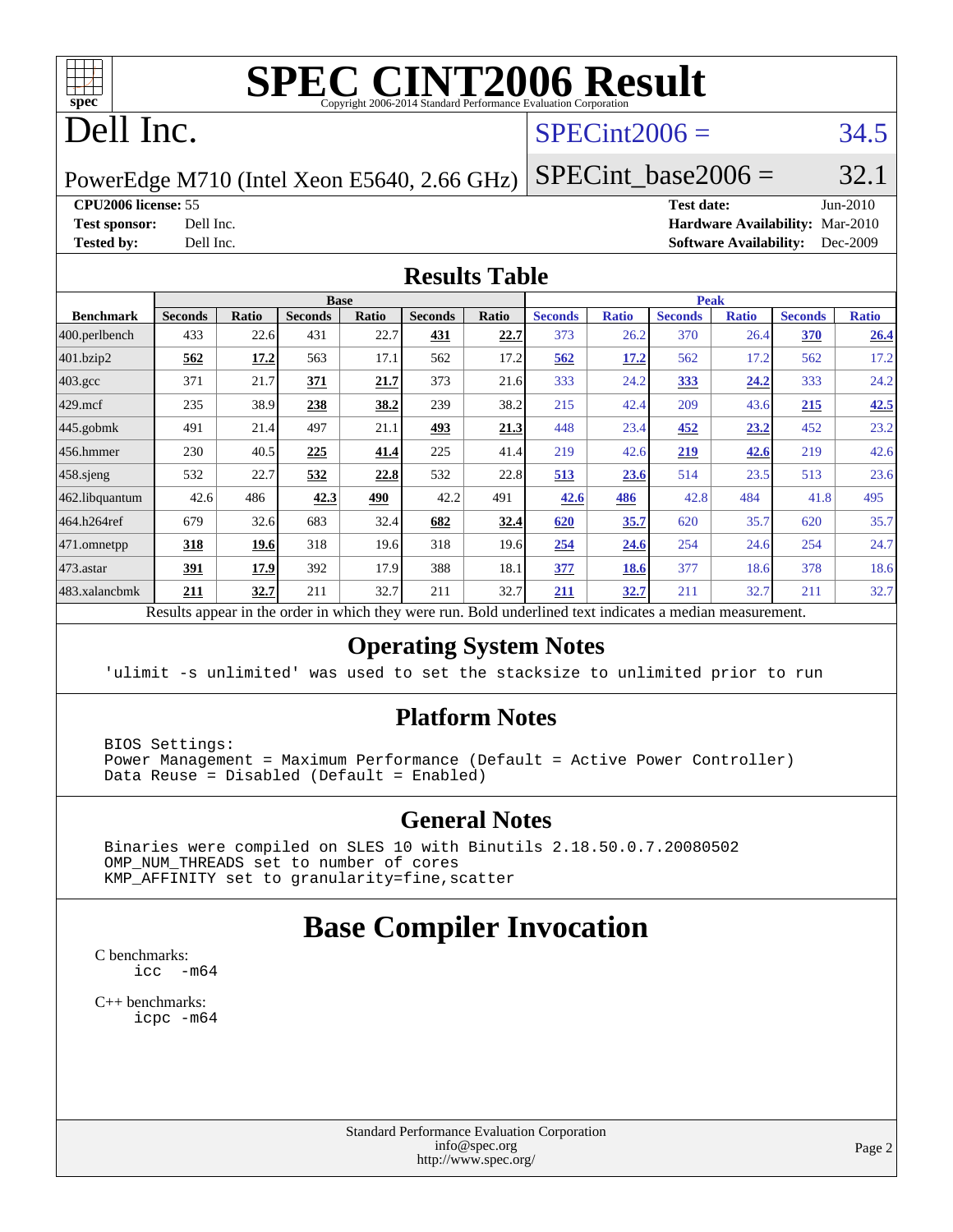

# **[SPEC CINT2006 Result](http://www.spec.org/auto/cpu2006/Docs/result-fields.html#SPECCINT2006Result)**

# Dell Inc.

 $SPECint2006 = 34.5$  $SPECint2006 = 34.5$ 

PowerEdge M710 (Intel Xeon E5640, 2.66 GHz)

SPECint base2006 =  $32.1$ 

**[CPU2006 license:](http://www.spec.org/auto/cpu2006/Docs/result-fields.html#CPU2006license)** 55 **[Test date:](http://www.spec.org/auto/cpu2006/Docs/result-fields.html#Testdate)** Jun-2010 **[Test sponsor:](http://www.spec.org/auto/cpu2006/Docs/result-fields.html#Testsponsor)** Dell Inc. **[Hardware Availability:](http://www.spec.org/auto/cpu2006/Docs/result-fields.html#HardwareAvailability)** Mar-2010 **[Tested by:](http://www.spec.org/auto/cpu2006/Docs/result-fields.html#Testedby)** Dell Inc. **[Software Availability:](http://www.spec.org/auto/cpu2006/Docs/result-fields.html#SoftwareAvailability)** Dec-2009

#### **[Base Portability Flags](http://www.spec.org/auto/cpu2006/Docs/result-fields.html#BasePortabilityFlags)**

 400.perlbench: [-DSPEC\\_CPU\\_LP64](http://www.spec.org/cpu2006/results/res2010q3/cpu2006-20100719-12590.flags.html#b400.perlbench_basePORTABILITY_DSPEC_CPU_LP64) [-DSPEC\\_CPU\\_LINUX\\_X64](http://www.spec.org/cpu2006/results/res2010q3/cpu2006-20100719-12590.flags.html#b400.perlbench_baseCPORTABILITY_DSPEC_CPU_LINUX_X64) 401.bzip2: [-DSPEC\\_CPU\\_LP64](http://www.spec.org/cpu2006/results/res2010q3/cpu2006-20100719-12590.flags.html#suite_basePORTABILITY401_bzip2_DSPEC_CPU_LP64) 403.gcc: [-DSPEC\\_CPU\\_LP64](http://www.spec.org/cpu2006/results/res2010q3/cpu2006-20100719-12590.flags.html#suite_basePORTABILITY403_gcc_DSPEC_CPU_LP64) 429.mcf: [-DSPEC\\_CPU\\_LP64](http://www.spec.org/cpu2006/results/res2010q3/cpu2006-20100719-12590.flags.html#suite_basePORTABILITY429_mcf_DSPEC_CPU_LP64) 445.gobmk: [-DSPEC\\_CPU\\_LP64](http://www.spec.org/cpu2006/results/res2010q3/cpu2006-20100719-12590.flags.html#suite_basePORTABILITY445_gobmk_DSPEC_CPU_LP64) 456.hmmer: [-DSPEC\\_CPU\\_LP64](http://www.spec.org/cpu2006/results/res2010q3/cpu2006-20100719-12590.flags.html#suite_basePORTABILITY456_hmmer_DSPEC_CPU_LP64) 458.sjeng: [-DSPEC\\_CPU\\_LP64](http://www.spec.org/cpu2006/results/res2010q3/cpu2006-20100719-12590.flags.html#suite_basePORTABILITY458_sjeng_DSPEC_CPU_LP64) 462.libquantum: [-DSPEC\\_CPU\\_LP64](http://www.spec.org/cpu2006/results/res2010q3/cpu2006-20100719-12590.flags.html#suite_basePORTABILITY462_libquantum_DSPEC_CPU_LP64) [-DSPEC\\_CPU\\_LINUX](http://www.spec.org/cpu2006/results/res2010q3/cpu2006-20100719-12590.flags.html#b462.libquantum_baseCPORTABILITY_DSPEC_CPU_LINUX) 464.h264ref: [-DSPEC\\_CPU\\_LP64](http://www.spec.org/cpu2006/results/res2010q3/cpu2006-20100719-12590.flags.html#suite_basePORTABILITY464_h264ref_DSPEC_CPU_LP64) 471.omnetpp: [-DSPEC\\_CPU\\_LP64](http://www.spec.org/cpu2006/results/res2010q3/cpu2006-20100719-12590.flags.html#suite_basePORTABILITY471_omnetpp_DSPEC_CPU_LP64) 473.astar: [-DSPEC\\_CPU\\_LP64](http://www.spec.org/cpu2006/results/res2010q3/cpu2006-20100719-12590.flags.html#suite_basePORTABILITY473_astar_DSPEC_CPU_LP64) 483.xalancbmk: [-DSPEC\\_CPU\\_LP64](http://www.spec.org/cpu2006/results/res2010q3/cpu2006-20100719-12590.flags.html#suite_basePORTABILITY483_xalancbmk_DSPEC_CPU_LP64) [-DSPEC\\_CPU\\_LINUX](http://www.spec.org/cpu2006/results/res2010q3/cpu2006-20100719-12590.flags.html#b483.xalancbmk_baseCXXPORTABILITY_DSPEC_CPU_LINUX)

#### **[Base Optimization Flags](http://www.spec.org/auto/cpu2006/Docs/result-fields.html#BaseOptimizationFlags)**

[C benchmarks](http://www.spec.org/auto/cpu2006/Docs/result-fields.html#Cbenchmarks):

[-xSSE4.2](http://www.spec.org/cpu2006/results/res2010q3/cpu2006-20100719-12590.flags.html#user_CCbase_f-xSSE42_f91528193cf0b216347adb8b939d4107) [-ipo](http://www.spec.org/cpu2006/results/res2010q3/cpu2006-20100719-12590.flags.html#user_CCbase_f-ipo) [-O3](http://www.spec.org/cpu2006/results/res2010q3/cpu2006-20100719-12590.flags.html#user_CCbase_f-O3) [-no-prec-div](http://www.spec.org/cpu2006/results/res2010q3/cpu2006-20100719-12590.flags.html#user_CCbase_f-no-prec-div) [-static](http://www.spec.org/cpu2006/results/res2010q3/cpu2006-20100719-12590.flags.html#user_CCbase_f-static) [-parallel](http://www.spec.org/cpu2006/results/res2010q3/cpu2006-20100719-12590.flags.html#user_CCbase_f-parallel) [-opt-prefetch](http://www.spec.org/cpu2006/results/res2010q3/cpu2006-20100719-12590.flags.html#user_CCbase_f-opt-prefetch)

[C++ benchmarks:](http://www.spec.org/auto/cpu2006/Docs/result-fields.html#CXXbenchmarks)

[-xSSE4.2](http://www.spec.org/cpu2006/results/res2010q3/cpu2006-20100719-12590.flags.html#user_CXXbase_f-xSSE42_f91528193cf0b216347adb8b939d4107) [-ipo](http://www.spec.org/cpu2006/results/res2010q3/cpu2006-20100719-12590.flags.html#user_CXXbase_f-ipo) [-O3](http://www.spec.org/cpu2006/results/res2010q3/cpu2006-20100719-12590.flags.html#user_CXXbase_f-O3) [-no-prec-div](http://www.spec.org/cpu2006/results/res2010q3/cpu2006-20100719-12590.flags.html#user_CXXbase_f-no-prec-div) [-opt-prefetch](http://www.spec.org/cpu2006/results/res2010q3/cpu2006-20100719-12590.flags.html#user_CXXbase_f-opt-prefetch) [-Wl,-z,muldefs](http://www.spec.org/cpu2006/results/res2010q3/cpu2006-20100719-12590.flags.html#user_CXXbase_link_force_multiple1_74079c344b956b9658436fd1b6dd3a8a) [-L/home/cmplr/usr3/alrahate/cpu2006.1.1.ic11.1/libic11.1-64bit -lsmartheap64](http://www.spec.org/cpu2006/results/res2010q3/cpu2006-20100719-12590.flags.html#user_CXXbase_SmartHeap64_e2306cda84805d1ab360117a79ff779c)

#### **[Base Other Flags](http://www.spec.org/auto/cpu2006/Docs/result-fields.html#BaseOtherFlags)**

[C benchmarks](http://www.spec.org/auto/cpu2006/Docs/result-fields.html#Cbenchmarks):

403.gcc: [-Dalloca=\\_alloca](http://www.spec.org/cpu2006/results/res2010q3/cpu2006-20100719-12590.flags.html#b403.gcc_baseEXTRA_CFLAGS_Dalloca_be3056838c12de2578596ca5467af7f3)

## **[Peak Compiler Invocation](http://www.spec.org/auto/cpu2006/Docs/result-fields.html#PeakCompilerInvocation)**

[C benchmarks \(except as noted below\)](http://www.spec.org/auto/cpu2006/Docs/result-fields.html#Cbenchmarksexceptasnotedbelow):

[icc -m64](http://www.spec.org/cpu2006/results/res2010q3/cpu2006-20100719-12590.flags.html#user_CCpeak_intel_icc_64bit_f346026e86af2a669e726fe758c88044)

400.perlbench: [icc -m32](http://www.spec.org/cpu2006/results/res2010q3/cpu2006-20100719-12590.flags.html#user_peakCCLD400_perlbench_intel_icc_32bit_a6a621f8d50482236b970c6ac5f55f93)

429.mcf: [icc -m32](http://www.spec.org/cpu2006/results/res2010q3/cpu2006-20100719-12590.flags.html#user_peakCCLD429_mcf_intel_icc_32bit_a6a621f8d50482236b970c6ac5f55f93)

445.gobmk: [icc -m32](http://www.spec.org/cpu2006/results/res2010q3/cpu2006-20100719-12590.flags.html#user_peakCCLD445_gobmk_intel_icc_32bit_a6a621f8d50482236b970c6ac5f55f93)

464.h264ref: [icc -m32](http://www.spec.org/cpu2006/results/res2010q3/cpu2006-20100719-12590.flags.html#user_peakCCLD464_h264ref_intel_icc_32bit_a6a621f8d50482236b970c6ac5f55f93)

[C++ benchmarks \(except as noted below\):](http://www.spec.org/auto/cpu2006/Docs/result-fields.html#CXXbenchmarksexceptasnotedbelow) [icpc -m64](http://www.spec.org/cpu2006/results/res2010q3/cpu2006-20100719-12590.flags.html#user_CXXpeak_intel_icpc_64bit_fc66a5337ce925472a5c54ad6a0de310)

Continued on next page

Standard Performance Evaluation Corporation [info@spec.org](mailto:info@spec.org) <http://www.spec.org/>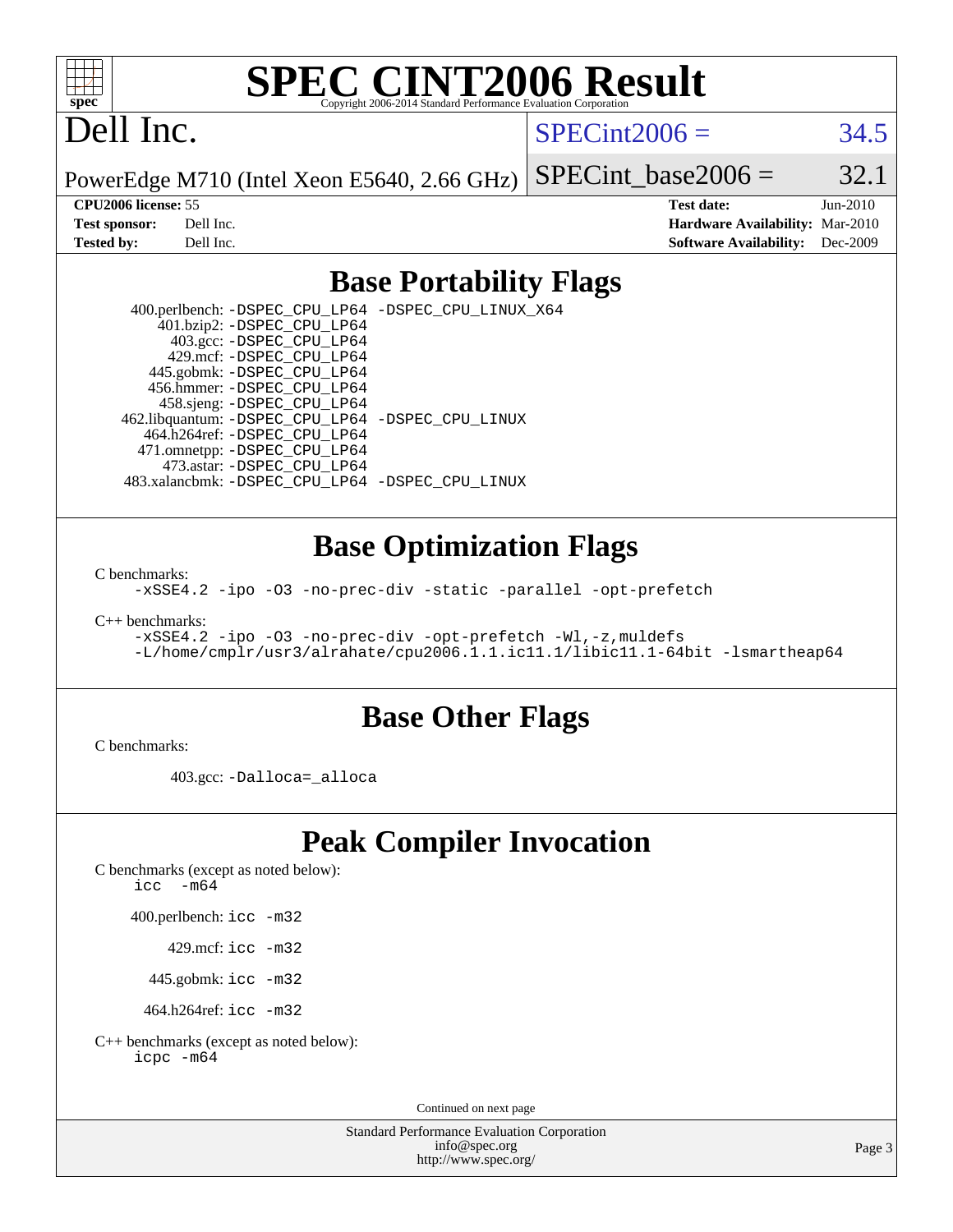# **[SPEC CINT2006 Result](http://www.spec.org/auto/cpu2006/Docs/result-fields.html#SPECCINT2006Result)**

Dell Inc.

 $SPECint2006 = 34.5$  $SPECint2006 = 34.5$ 

PowerEdge M710 (Intel Xeon E5640, 2.66 GHz) SPECint base2006 =  $32.1$ 

**[CPU2006 license:](http://www.spec.org/auto/cpu2006/Docs/result-fields.html#CPU2006license)** 55 **[Test date:](http://www.spec.org/auto/cpu2006/Docs/result-fields.html#Testdate)** Jun-2010 **[Test sponsor:](http://www.spec.org/auto/cpu2006/Docs/result-fields.html#Testsponsor)** Dell Inc. **[Hardware Availability:](http://www.spec.org/auto/cpu2006/Docs/result-fields.html#HardwareAvailability)** Mar-2010 **[Tested by:](http://www.spec.org/auto/cpu2006/Docs/result-fields.html#Testedby)** Dell Inc. **[Software Availability:](http://www.spec.org/auto/cpu2006/Docs/result-fields.html#SoftwareAvailability)** Dec-2009

## **[Peak Compiler Invocation \(Continued\)](http://www.spec.org/auto/cpu2006/Docs/result-fields.html#PeakCompilerInvocation)**

471.omnetpp: [icpc -m32](http://www.spec.org/cpu2006/results/res2010q3/cpu2006-20100719-12590.flags.html#user_peakCXXLD471_omnetpp_intel_icpc_32bit_4e5a5ef1a53fd332b3c49e69c3330699)

### **[Peak Portability Flags](http://www.spec.org/auto/cpu2006/Docs/result-fields.html#PeakPortabilityFlags)**

 400.perlbench: [-DSPEC\\_CPU\\_LINUX\\_IA32](http://www.spec.org/cpu2006/results/res2010q3/cpu2006-20100719-12590.flags.html#b400.perlbench_peakCPORTABILITY_DSPEC_CPU_LINUX_IA32) 401.bzip2: [-DSPEC\\_CPU\\_LP64](http://www.spec.org/cpu2006/results/res2010q3/cpu2006-20100719-12590.flags.html#suite_peakPORTABILITY401_bzip2_DSPEC_CPU_LP64)

 403.gcc: [-DSPEC\\_CPU\\_LP64](http://www.spec.org/cpu2006/results/res2010q3/cpu2006-20100719-12590.flags.html#suite_peakPORTABILITY403_gcc_DSPEC_CPU_LP64) 456.hmmer: [-DSPEC\\_CPU\\_LP64](http://www.spec.org/cpu2006/results/res2010q3/cpu2006-20100719-12590.flags.html#suite_peakPORTABILITY456_hmmer_DSPEC_CPU_LP64) 458.sjeng: [-DSPEC\\_CPU\\_LP64](http://www.spec.org/cpu2006/results/res2010q3/cpu2006-20100719-12590.flags.html#suite_peakPORTABILITY458_sjeng_DSPEC_CPU_LP64) 462.libquantum: [-DSPEC\\_CPU\\_LP64](http://www.spec.org/cpu2006/results/res2010q3/cpu2006-20100719-12590.flags.html#suite_peakPORTABILITY462_libquantum_DSPEC_CPU_LP64) [-DSPEC\\_CPU\\_LINUX](http://www.spec.org/cpu2006/results/res2010q3/cpu2006-20100719-12590.flags.html#b462.libquantum_peakCPORTABILITY_DSPEC_CPU_LINUX) 473.astar: [-DSPEC\\_CPU\\_LP64](http://www.spec.org/cpu2006/results/res2010q3/cpu2006-20100719-12590.flags.html#suite_peakPORTABILITY473_astar_DSPEC_CPU_LP64) 483.xalancbmk: [-DSPEC\\_CPU\\_LP64](http://www.spec.org/cpu2006/results/res2010q3/cpu2006-20100719-12590.flags.html#suite_peakPORTABILITY483_xalancbmk_DSPEC_CPU_LP64) [-DSPEC\\_CPU\\_LINUX](http://www.spec.org/cpu2006/results/res2010q3/cpu2006-20100719-12590.flags.html#b483.xalancbmk_peakCXXPORTABILITY_DSPEC_CPU_LINUX)

## **[Peak Optimization Flags](http://www.spec.org/auto/cpu2006/Docs/result-fields.html#PeakOptimizationFlags)**

[C benchmarks](http://www.spec.org/auto/cpu2006/Docs/result-fields.html#Cbenchmarks):

 400.perlbench: [-xSSE4.2](http://www.spec.org/cpu2006/results/res2010q3/cpu2006-20100719-12590.flags.html#user_peakPASS2_CFLAGSPASS2_LDCFLAGS400_perlbench_f-xSSE42_f91528193cf0b216347adb8b939d4107)(pass 2) [-prof-gen](http://www.spec.org/cpu2006/results/res2010q3/cpu2006-20100719-12590.flags.html#user_peakPASS1_CFLAGSPASS1_LDCFLAGS400_perlbench_prof_gen_e43856698f6ca7b7e442dfd80e94a8fc)(pass 1) [-ipo](http://www.spec.org/cpu2006/results/res2010q3/cpu2006-20100719-12590.flags.html#user_peakPASS2_CFLAGSPASS2_LDCFLAGS400_perlbench_f-ipo)(pass 2) [-O3](http://www.spec.org/cpu2006/results/res2010q3/cpu2006-20100719-12590.flags.html#user_peakPASS2_CFLAGSPASS2_LDCFLAGS400_perlbench_f-O3)(pass 2) [-no-prec-div](http://www.spec.org/cpu2006/results/res2010q3/cpu2006-20100719-12590.flags.html#user_peakPASS2_CFLAGSPASS2_LDCFLAGS400_perlbench_f-no-prec-div)(pass 2) [-static](http://www.spec.org/cpu2006/results/res2010q3/cpu2006-20100719-12590.flags.html#user_peakPASS2_CFLAGSPASS2_LDCFLAGS400_perlbench_f-static)(pass 2) [-prof-use](http://www.spec.org/cpu2006/results/res2010q3/cpu2006-20100719-12590.flags.html#user_peakPASS2_CFLAGSPASS2_LDCFLAGS400_perlbench_prof_use_bccf7792157ff70d64e32fe3e1250b55)(pass 2) [-ansi-alias](http://www.spec.org/cpu2006/results/res2010q3/cpu2006-20100719-12590.flags.html#user_peakCOPTIMIZE400_perlbench_f-ansi-alias) [-opt-prefetch](http://www.spec.org/cpu2006/results/res2010q3/cpu2006-20100719-12590.flags.html#user_peakCOPTIMIZE400_perlbench_f-opt-prefetch) 401.bzip2: [-xSSE4.2](http://www.spec.org/cpu2006/results/res2010q3/cpu2006-20100719-12590.flags.html#user_peakPASS2_CFLAGSPASS2_LDCFLAGS401_bzip2_f-xSSE42_f91528193cf0b216347adb8b939d4107)(pass 2) [-prof-gen](http://www.spec.org/cpu2006/results/res2010q3/cpu2006-20100719-12590.flags.html#user_peakPASS1_CFLAGSPASS1_LDCFLAGS401_bzip2_prof_gen_e43856698f6ca7b7e442dfd80e94a8fc)(pass 1) [-ipo](http://www.spec.org/cpu2006/results/res2010q3/cpu2006-20100719-12590.flags.html#user_peakPASS2_CFLAGSPASS2_LDCFLAGS401_bzip2_f-ipo)(pass 2) [-O3](http://www.spec.org/cpu2006/results/res2010q3/cpu2006-20100719-12590.flags.html#user_peakPASS2_CFLAGSPASS2_LDCFLAGS401_bzip2_f-O3)(pass 2) [-no-prec-div](http://www.spec.org/cpu2006/results/res2010q3/cpu2006-20100719-12590.flags.html#user_peakCOPTIMIZEPASS2_CFLAGSPASS2_LDCFLAGS401_bzip2_f-no-prec-div) [-static](http://www.spec.org/cpu2006/results/res2010q3/cpu2006-20100719-12590.flags.html#user_peakPASS2_CFLAGSPASS2_LDCFLAGS401_bzip2_f-static)(pass 2) [-prof-use](http://www.spec.org/cpu2006/results/res2010q3/cpu2006-20100719-12590.flags.html#user_peakPASS2_CFLAGSPASS2_LDCFLAGS401_bzip2_prof_use_bccf7792157ff70d64e32fe3e1250b55)(pass 2) [-auto-ilp32](http://www.spec.org/cpu2006/results/res2010q3/cpu2006-20100719-12590.flags.html#user_peakCOPTIMIZE401_bzip2_f-auto-ilp32) [-opt-prefetch](http://www.spec.org/cpu2006/results/res2010q3/cpu2006-20100719-12590.flags.html#user_peakCOPTIMIZE401_bzip2_f-opt-prefetch) [-ansi-alias](http://www.spec.org/cpu2006/results/res2010q3/cpu2006-20100719-12590.flags.html#user_peakCOPTIMIZE401_bzip2_f-ansi-alias) 403.gcc: [-xSSE4.2](http://www.spec.org/cpu2006/results/res2010q3/cpu2006-20100719-12590.flags.html#user_peakCOPTIMIZE403_gcc_f-xSSE42_f91528193cf0b216347adb8b939d4107) [-ipo](http://www.spec.org/cpu2006/results/res2010q3/cpu2006-20100719-12590.flags.html#user_peakCOPTIMIZE403_gcc_f-ipo) [-O3](http://www.spec.org/cpu2006/results/res2010q3/cpu2006-20100719-12590.flags.html#user_peakCOPTIMIZE403_gcc_f-O3) [-no-prec-div](http://www.spec.org/cpu2006/results/res2010q3/cpu2006-20100719-12590.flags.html#user_peakCOPTIMIZE403_gcc_f-no-prec-div) [-static](http://www.spec.org/cpu2006/results/res2010q3/cpu2006-20100719-12590.flags.html#user_peakCOPTIMIZE403_gcc_f-static) [-inline-calloc](http://www.spec.org/cpu2006/results/res2010q3/cpu2006-20100719-12590.flags.html#user_peakCOPTIMIZE403_gcc_f-inline-calloc) [-opt-malloc-options=3](http://www.spec.org/cpu2006/results/res2010q3/cpu2006-20100719-12590.flags.html#user_peakCOPTIMIZE403_gcc_f-opt-malloc-options_13ab9b803cf986b4ee62f0a5998c2238) [-auto-ilp32](http://www.spec.org/cpu2006/results/res2010q3/cpu2006-20100719-12590.flags.html#user_peakCOPTIMIZE403_gcc_f-auto-ilp32) 429.mcf: [-xSSE4.2](http://www.spec.org/cpu2006/results/res2010q3/cpu2006-20100719-12590.flags.html#user_peakCOPTIMIZE429_mcf_f-xSSE42_f91528193cf0b216347adb8b939d4107) [-ipo](http://www.spec.org/cpu2006/results/res2010q3/cpu2006-20100719-12590.flags.html#user_peakCOPTIMIZE429_mcf_f-ipo) [-O3](http://www.spec.org/cpu2006/results/res2010q3/cpu2006-20100719-12590.flags.html#user_peakCOPTIMIZE429_mcf_f-O3) [-no-prec-div](http://www.spec.org/cpu2006/results/res2010q3/cpu2006-20100719-12590.flags.html#user_peakCOPTIMIZE429_mcf_f-no-prec-div) [-static](http://www.spec.org/cpu2006/results/res2010q3/cpu2006-20100719-12590.flags.html#user_peakCOPTIMIZE429_mcf_f-static) [-opt-prefetch](http://www.spec.org/cpu2006/results/res2010q3/cpu2006-20100719-12590.flags.html#user_peakCOPTIMIZE429_mcf_f-opt-prefetch) 445.gobmk: [-xSSE4.2](http://www.spec.org/cpu2006/results/res2010q3/cpu2006-20100719-12590.flags.html#user_peakPASS2_CFLAGSPASS2_LDCFLAGS445_gobmk_f-xSSE42_f91528193cf0b216347adb8b939d4107)(pass 2) [-prof-gen](http://www.spec.org/cpu2006/results/res2010q3/cpu2006-20100719-12590.flags.html#user_peakPASS1_CFLAGSPASS1_LDCFLAGS445_gobmk_prof_gen_e43856698f6ca7b7e442dfd80e94a8fc)(pass 1) [-prof-use](http://www.spec.org/cpu2006/results/res2010q3/cpu2006-20100719-12590.flags.html#user_peakPASS2_CFLAGSPASS2_LDCFLAGS445_gobmk_prof_use_bccf7792157ff70d64e32fe3e1250b55)(pass 2) [-O2](http://www.spec.org/cpu2006/results/res2010q3/cpu2006-20100719-12590.flags.html#user_peakCOPTIMIZE445_gobmk_f-O2) [-ipo](http://www.spec.org/cpu2006/results/res2010q3/cpu2006-20100719-12590.flags.html#user_peakCOPTIMIZE445_gobmk_f-ipo) [-no-prec-div](http://www.spec.org/cpu2006/results/res2010q3/cpu2006-20100719-12590.flags.html#user_peakCOPTIMIZE445_gobmk_f-no-prec-div) [-ansi-alias](http://www.spec.org/cpu2006/results/res2010q3/cpu2006-20100719-12590.flags.html#user_peakCOPTIMIZE445_gobmk_f-ansi-alias) 456.hmmer: [-xSSE4.2](http://www.spec.org/cpu2006/results/res2010q3/cpu2006-20100719-12590.flags.html#user_peakCOPTIMIZE456_hmmer_f-xSSE42_f91528193cf0b216347adb8b939d4107) [-ipo](http://www.spec.org/cpu2006/results/res2010q3/cpu2006-20100719-12590.flags.html#user_peakCOPTIMIZE456_hmmer_f-ipo) [-O3](http://www.spec.org/cpu2006/results/res2010q3/cpu2006-20100719-12590.flags.html#user_peakCOPTIMIZE456_hmmer_f-O3) [-no-prec-div](http://www.spec.org/cpu2006/results/res2010q3/cpu2006-20100719-12590.flags.html#user_peakCOPTIMIZE456_hmmer_f-no-prec-div) [-static](http://www.spec.org/cpu2006/results/res2010q3/cpu2006-20100719-12590.flags.html#user_peakCOPTIMIZE456_hmmer_f-static) [-unroll2](http://www.spec.org/cpu2006/results/res2010q3/cpu2006-20100719-12590.flags.html#user_peakCOPTIMIZE456_hmmer_f-unroll_784dae83bebfb236979b41d2422d7ec2) [-ansi-alias](http://www.spec.org/cpu2006/results/res2010q3/cpu2006-20100719-12590.flags.html#user_peakCOPTIMIZE456_hmmer_f-ansi-alias) [-auto-ilp32](http://www.spec.org/cpu2006/results/res2010q3/cpu2006-20100719-12590.flags.html#user_peakCOPTIMIZE456_hmmer_f-auto-ilp32) 458.sjeng: [-xSSE4.2](http://www.spec.org/cpu2006/results/res2010q3/cpu2006-20100719-12590.flags.html#user_peakPASS2_CFLAGSPASS2_LDCFLAGS458_sjeng_f-xSSE42_f91528193cf0b216347adb8b939d4107)(pass 2) [-prof-gen](http://www.spec.org/cpu2006/results/res2010q3/cpu2006-20100719-12590.flags.html#user_peakPASS1_CFLAGSPASS1_LDCFLAGS458_sjeng_prof_gen_e43856698f6ca7b7e442dfd80e94a8fc)(pass 1) [-ipo](http://www.spec.org/cpu2006/results/res2010q3/cpu2006-20100719-12590.flags.html#user_peakPASS2_CFLAGSPASS2_LDCFLAGS458_sjeng_f-ipo)(pass 2) [-O3](http://www.spec.org/cpu2006/results/res2010q3/cpu2006-20100719-12590.flags.html#user_peakPASS2_CFLAGSPASS2_LDCFLAGS458_sjeng_f-O3)(pass 2) [-no-prec-div](http://www.spec.org/cpu2006/results/res2010q3/cpu2006-20100719-12590.flags.html#user_peakPASS2_CFLAGSPASS2_LDCFLAGS458_sjeng_f-no-prec-div)(pass 2) [-static](http://www.spec.org/cpu2006/results/res2010q3/cpu2006-20100719-12590.flags.html#user_peakPASS2_CFLAGSPASS2_LDCFLAGS458_sjeng_f-static)(pass 2) [-prof-use](http://www.spec.org/cpu2006/results/res2010q3/cpu2006-20100719-12590.flags.html#user_peakPASS2_CFLAGSPASS2_LDCFLAGS458_sjeng_prof_use_bccf7792157ff70d64e32fe3e1250b55)(pass 2) [-unroll4](http://www.spec.org/cpu2006/results/res2010q3/cpu2006-20100719-12590.flags.html#user_peakCOPTIMIZE458_sjeng_f-unroll_4e5e4ed65b7fd20bdcd365bec371b81f) 462.libquantum: [-xSSE4.2](http://www.spec.org/cpu2006/results/res2010q3/cpu2006-20100719-12590.flags.html#user_peakCOPTIMIZE462_libquantum_f-xSSE42_f91528193cf0b216347adb8b939d4107) [-ipo](http://www.spec.org/cpu2006/results/res2010q3/cpu2006-20100719-12590.flags.html#user_peakCOPTIMIZE462_libquantum_f-ipo) [-O3](http://www.spec.org/cpu2006/results/res2010q3/cpu2006-20100719-12590.flags.html#user_peakCOPTIMIZE462_libquantum_f-O3) [-no-prec-div](http://www.spec.org/cpu2006/results/res2010q3/cpu2006-20100719-12590.flags.html#user_peakCOPTIMIZE462_libquantum_f-no-prec-div) [-static](http://www.spec.org/cpu2006/results/res2010q3/cpu2006-20100719-12590.flags.html#user_peakCOPTIMIZE462_libquantum_f-static) [-parallel](http://www.spec.org/cpu2006/results/res2010q3/cpu2006-20100719-12590.flags.html#user_peakCOPTIMIZE462_libquantum_f-parallel) [-opt-prefetch](http://www.spec.org/cpu2006/results/res2010q3/cpu2006-20100719-12590.flags.html#user_peakCOPTIMIZE462_libquantum_f-opt-prefetch) [-par-schedule-static=32768](http://www.spec.org/cpu2006/results/res2010q3/cpu2006-20100719-12590.flags.html#user_peakCOPTIMIZE462_libquantum_f-par-schedule_9386bcd99ba64e99ee01d1aafefddd14) [-ansi-alias](http://www.spec.org/cpu2006/results/res2010q3/cpu2006-20100719-12590.flags.html#user_peakCOPTIMIZE462_libquantum_f-ansi-alias) 464.h264ref: [-xSSE4.2](http://www.spec.org/cpu2006/results/res2010q3/cpu2006-20100719-12590.flags.html#user_peakPASS2_CFLAGSPASS2_LDCFLAGS464_h264ref_f-xSSE42_f91528193cf0b216347adb8b939d4107)(pass 2) [-prof-gen](http://www.spec.org/cpu2006/results/res2010q3/cpu2006-20100719-12590.flags.html#user_peakPASS1_CFLAGSPASS1_LDCFLAGS464_h264ref_prof_gen_e43856698f6ca7b7e442dfd80e94a8fc)(pass 1) [-ipo](http://www.spec.org/cpu2006/results/res2010q3/cpu2006-20100719-12590.flags.html#user_peakPASS2_CFLAGSPASS2_LDCFLAGS464_h264ref_f-ipo)(pass 2) [-O3](http://www.spec.org/cpu2006/results/res2010q3/cpu2006-20100719-12590.flags.html#user_peakPASS2_CFLAGSPASS2_LDCFLAGS464_h264ref_f-O3)(pass 2) [-no-prec-div](http://www.spec.org/cpu2006/results/res2010q3/cpu2006-20100719-12590.flags.html#user_peakPASS2_CFLAGSPASS2_LDCFLAGS464_h264ref_f-no-prec-div)(pass 2) [-static](http://www.spec.org/cpu2006/results/res2010q3/cpu2006-20100719-12590.flags.html#user_peakPASS2_CFLAGSPASS2_LDCFLAGS464_h264ref_f-static)(pass 2) [-prof-use](http://www.spec.org/cpu2006/results/res2010q3/cpu2006-20100719-12590.flags.html#user_peakPASS2_CFLAGSPASS2_LDCFLAGS464_h264ref_prof_use_bccf7792157ff70d64e32fe3e1250b55)(pass 2) [-unroll2](http://www.spec.org/cpu2006/results/res2010q3/cpu2006-20100719-12590.flags.html#user_peakCOPTIMIZE464_h264ref_f-unroll_784dae83bebfb236979b41d2422d7ec2) [-ansi-alias](http://www.spec.org/cpu2006/results/res2010q3/cpu2006-20100719-12590.flags.html#user_peakCOPTIMIZE464_h264ref_f-ansi-alias)

Continued on next page

Standard Performance Evaluation Corporation [info@spec.org](mailto:info@spec.org) <http://www.spec.org/>